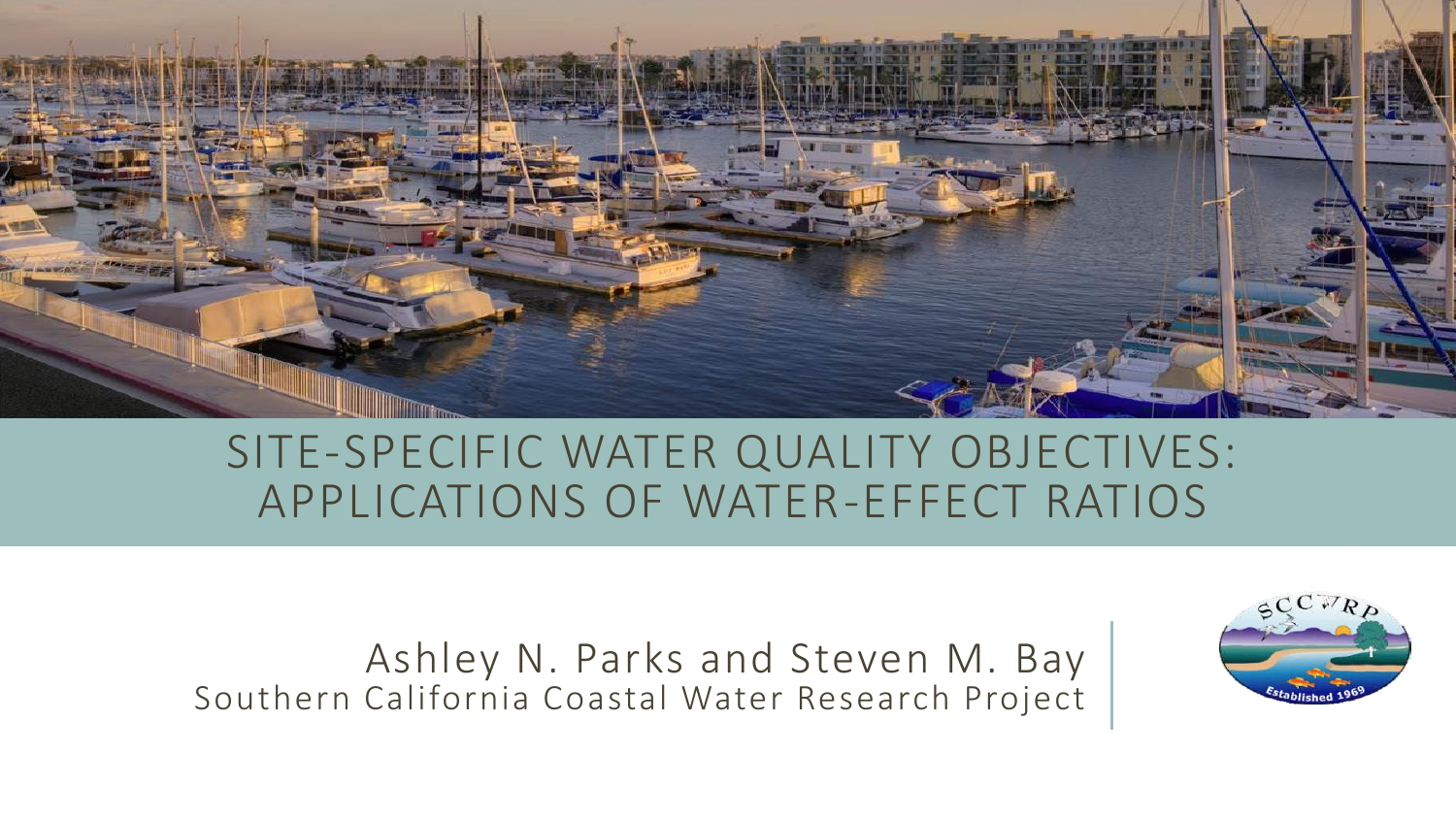### FROM NATIONAL CRITERIA TO SITE-SPECIFIC **OBJECTIVES**

- National Water Quality Criteria
- **The Translating national criteria for local use**
- **Previous water effect ratio studies in CA**
- Challenges and concerns with WERs
- MdRH SSO: A case study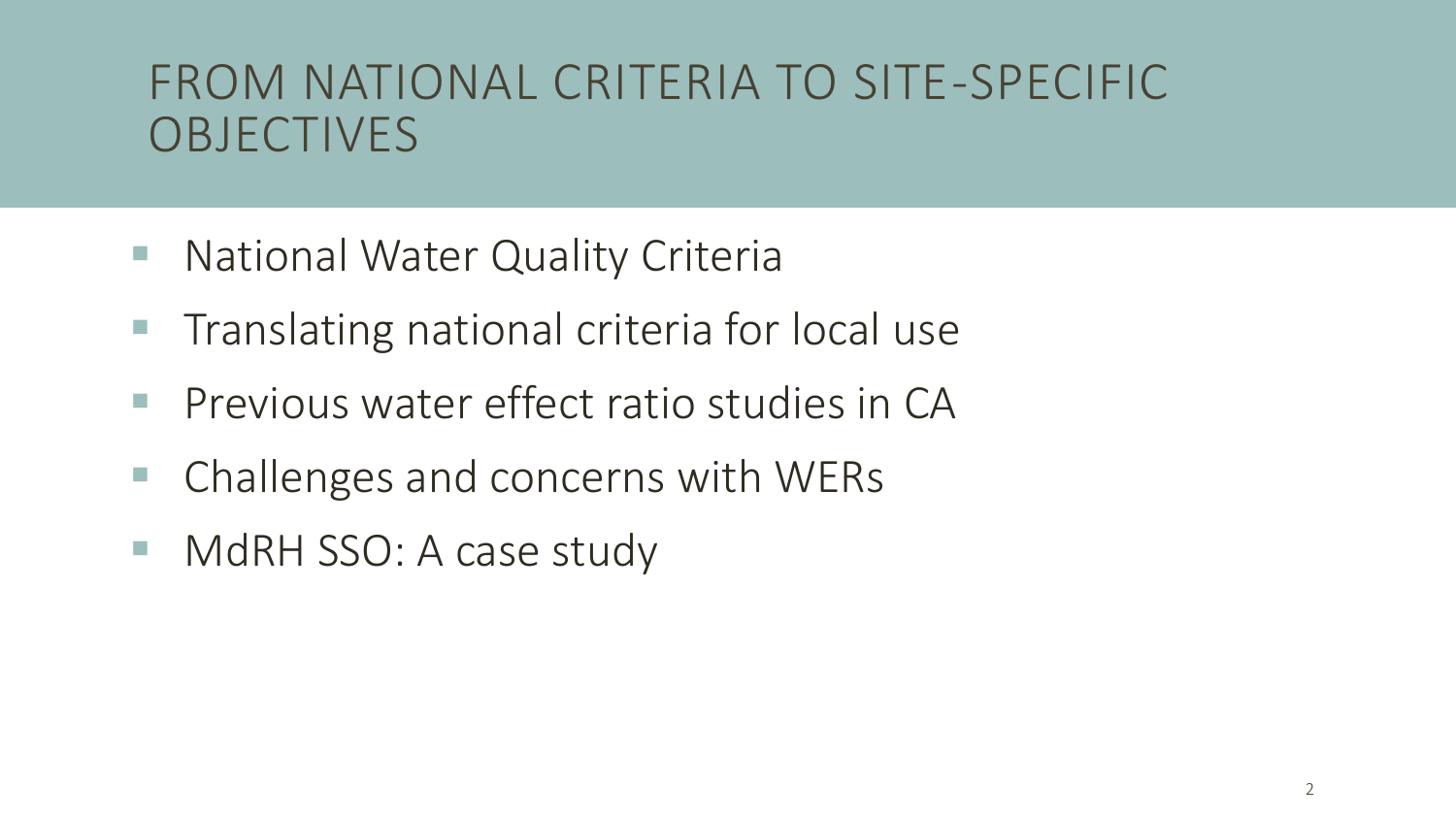# CALIFORNIA TOXICS RULE (CTR): NUMERIC WATER QUALITY CRITERIA

- CTR is based on US EPA's National Water Quality Criteria
	- Numeric targets for priority toxics to protect environmental and human health
	- **Exercise Freshwater and marine**
- Criteria designed to protect aquatic life are based on laboratory toxicity test data
	- Use standard test conditions, filtered seawater, and are tightly controlled
- Environmental conditions can impact contaminant bioavailability
	- Criteria may now be under- or overprotective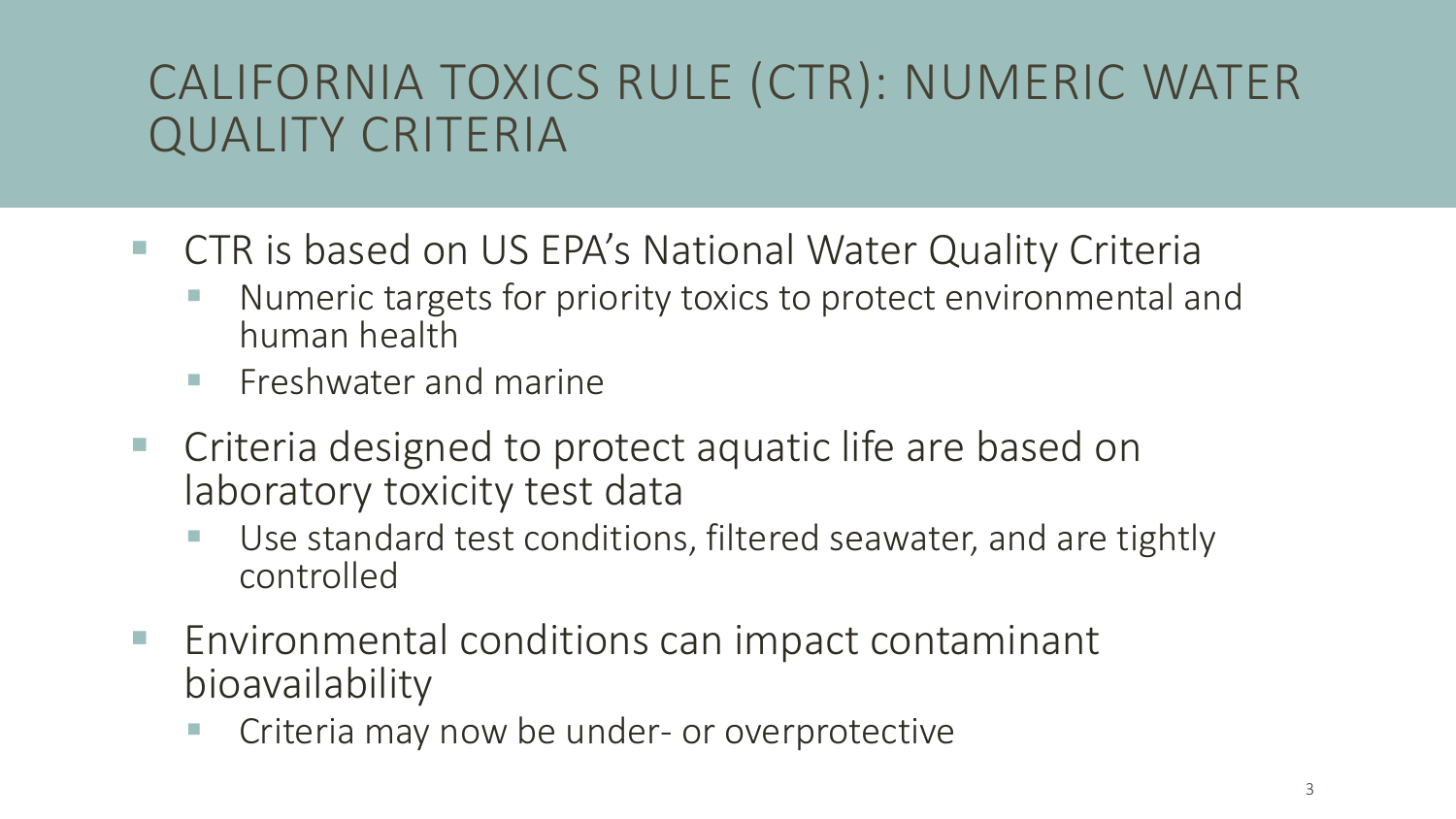## SITE-SPECIFIC OBJECTIVES ALLOW FOR LOCAL RELEVANCE

- EPA established guidelines for SSO development
- SSOs "calibrate" a water quality criteria to a local water body
	- Maintain protection of aquatic life
- SSOs are frequently derived using the Water-Effect Ratio Procedure
	- Accounts for differences in metals toxicity between site water and reference water

WER = Site Water EC50

Lab Water EC50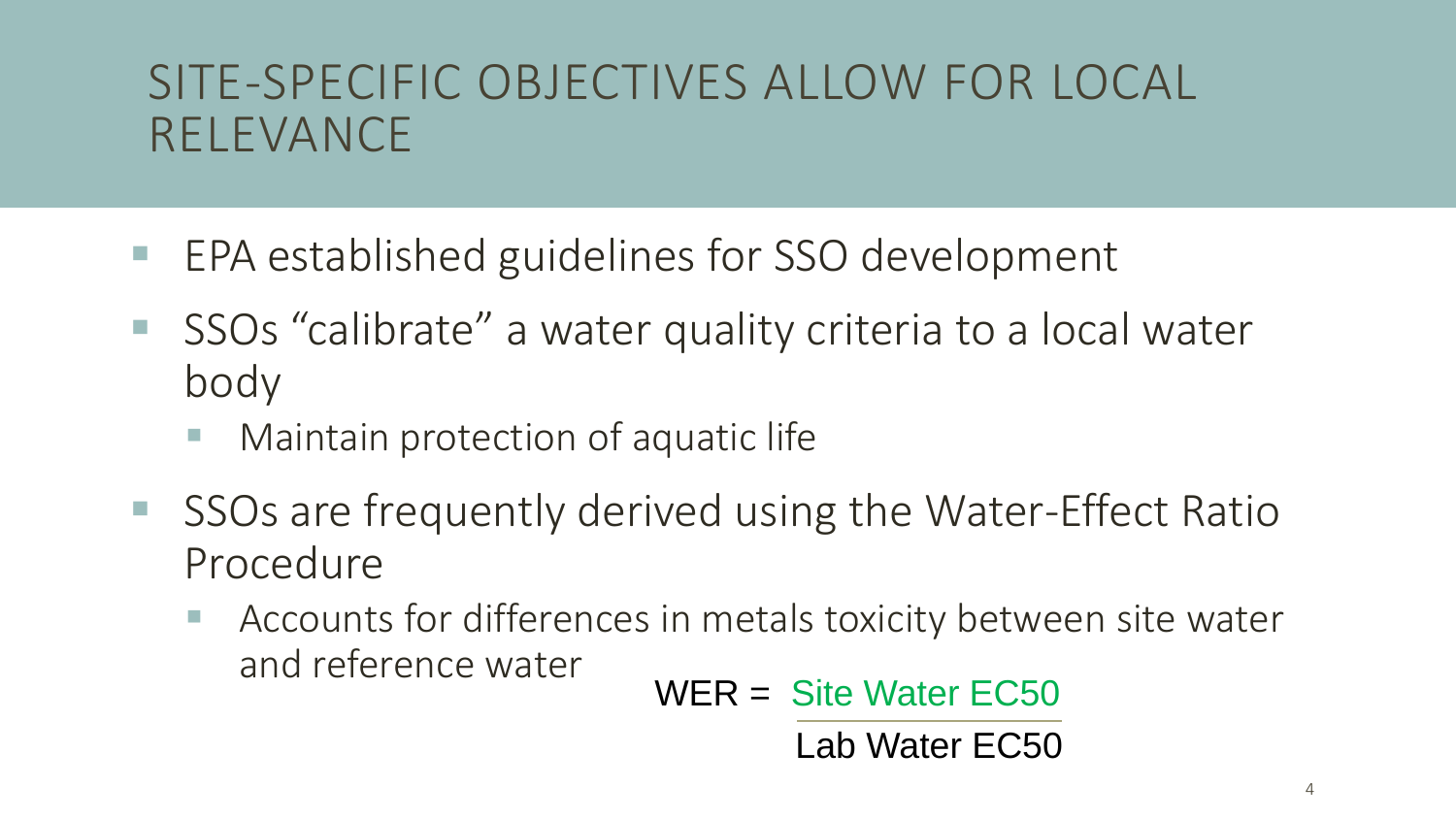# EPA WER STUDY GUIDANCE

- 1994 Interim Guidance is primary reference for WER study design and interpretation
	- General design principles for large sites with diffuse or multiple sources, like MdRH
	- *"Each design has to be formulated individually to fit the specific site. The design should try to take into account the times, locations, and depths at which the extremes of the physical, chemical, and biological conditions occur within the site, which will require detailed information concerning the site."*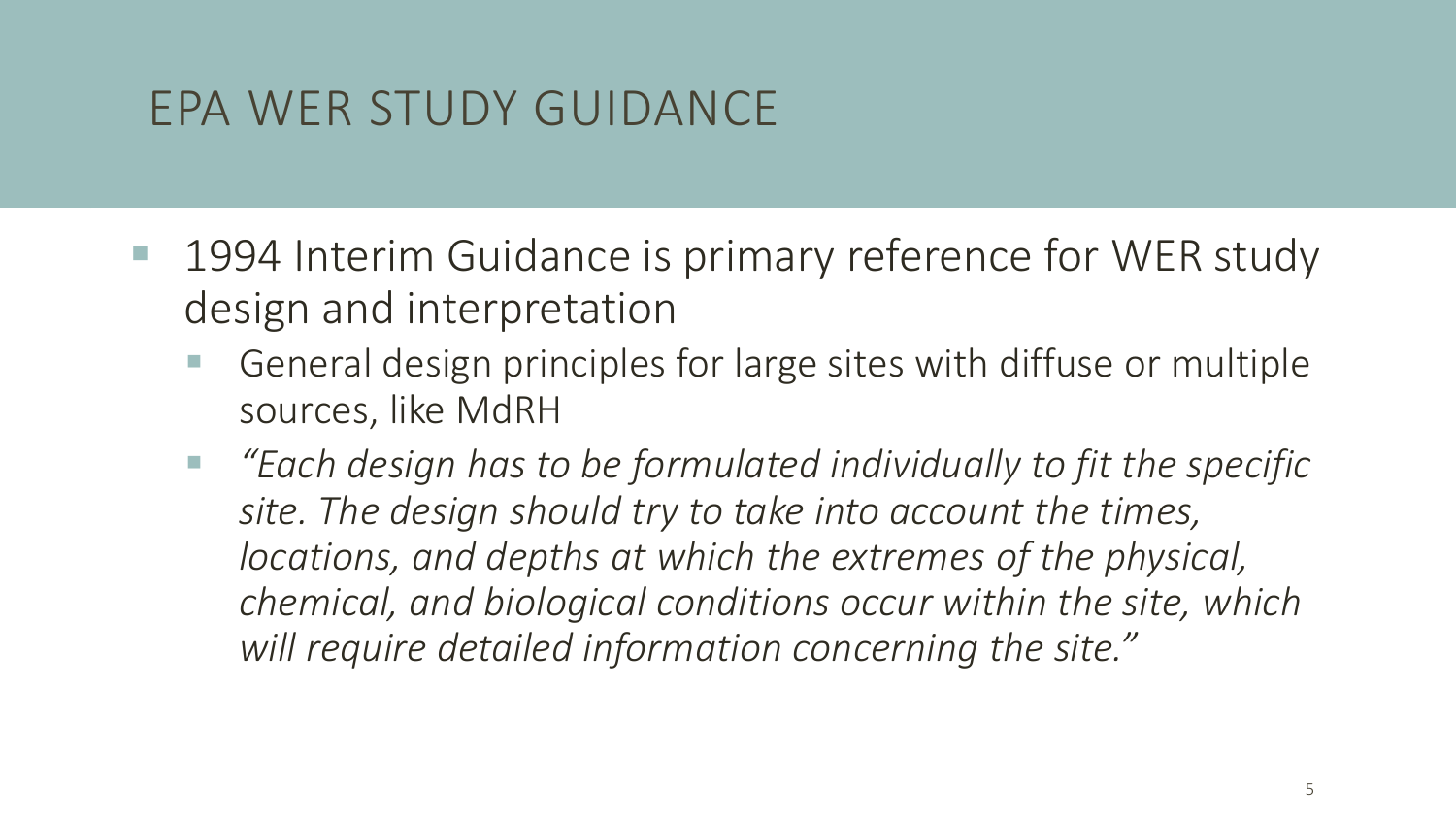### WER STUDIES IN CALIFORNIA: TWO SSO STUDIES ADOPTED

| <b>Location</b>                                                         | # Stations     | # Events       | <b>WER</b>   | <b>Adopted SSO</b> |
|-------------------------------------------------------------------------|----------------|----------------|--------------|--------------------|
| San Francisco Bay (South of Dumbarton Bridge)                           | $\overline{2}$ | 3              | 2.77         | Yes                |
| San Francisco Bay (North of Dumbarton Bridge)                           | 13             | 4              | $2.4 - 2.77$ | Yes                |
| San Diego Bay (Rosen et al., 2005)                                      | $5 - 16$       | $\overline{4}$ | 1.54         | N/A                |
| North San Diego Bay (Shelter Island Yacht Basin,<br>Bosse et al., 2014) | 15-16          |                | 1.33         | N/A                |
| Mugu Lagoon (Ventura County)                                            | 4              |                | 1.51         | Under review       |

■ All WERs > 1, suggesting CTR criterion for copper may be overprotective for many marine systems in CA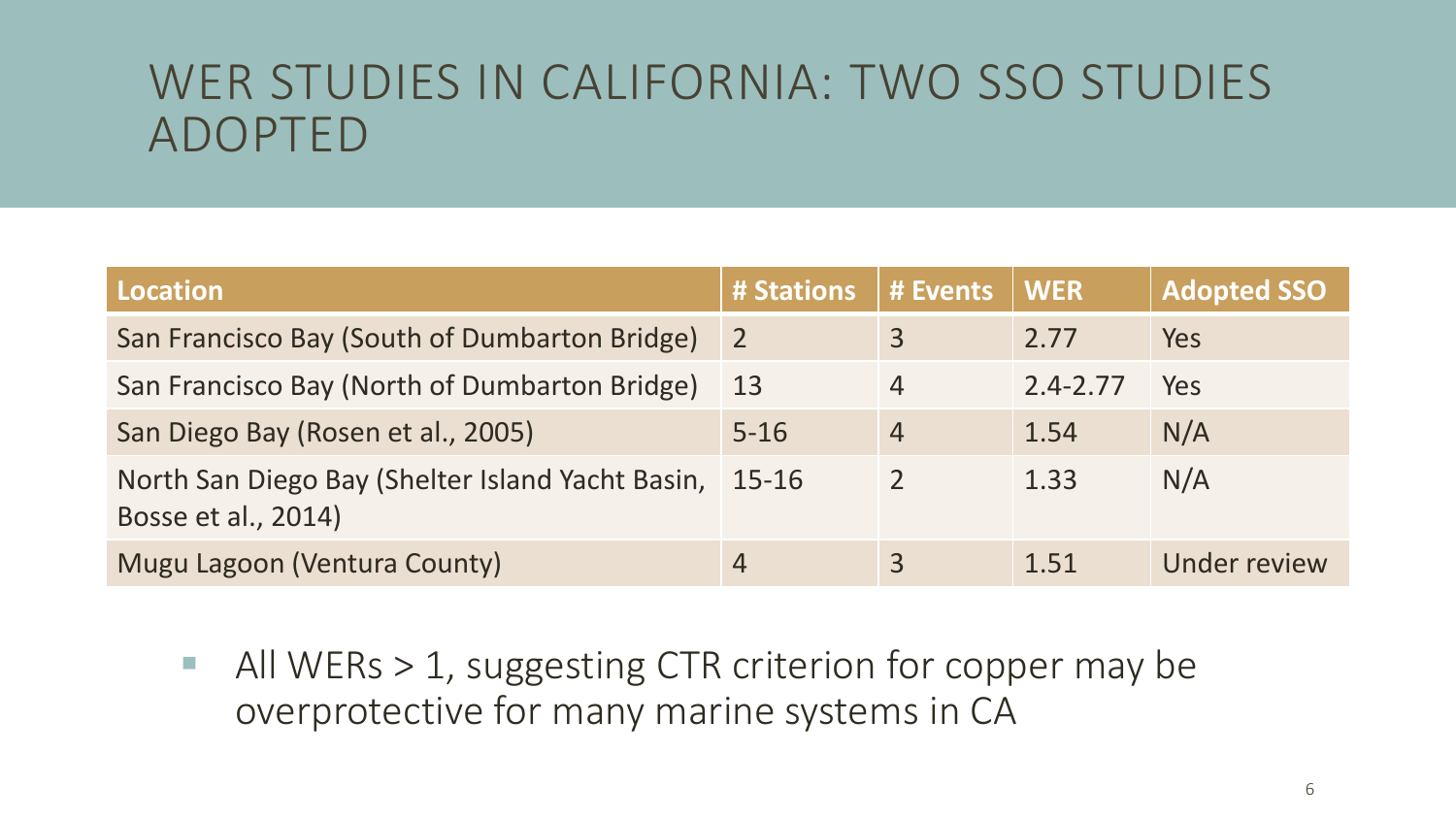# MAJOR CHALLENGES AND CONCERNS WITH WERS

- Developing WERs for bays and harbors requires more site characterization
	- Contaminant sources are more diffuse and less predictable
- Few recommendations and guidance for marine systems which results in unclear study design requirements
- Ensure sufficient data that represents the site conditions
- Data uncertainty for calculation of final WER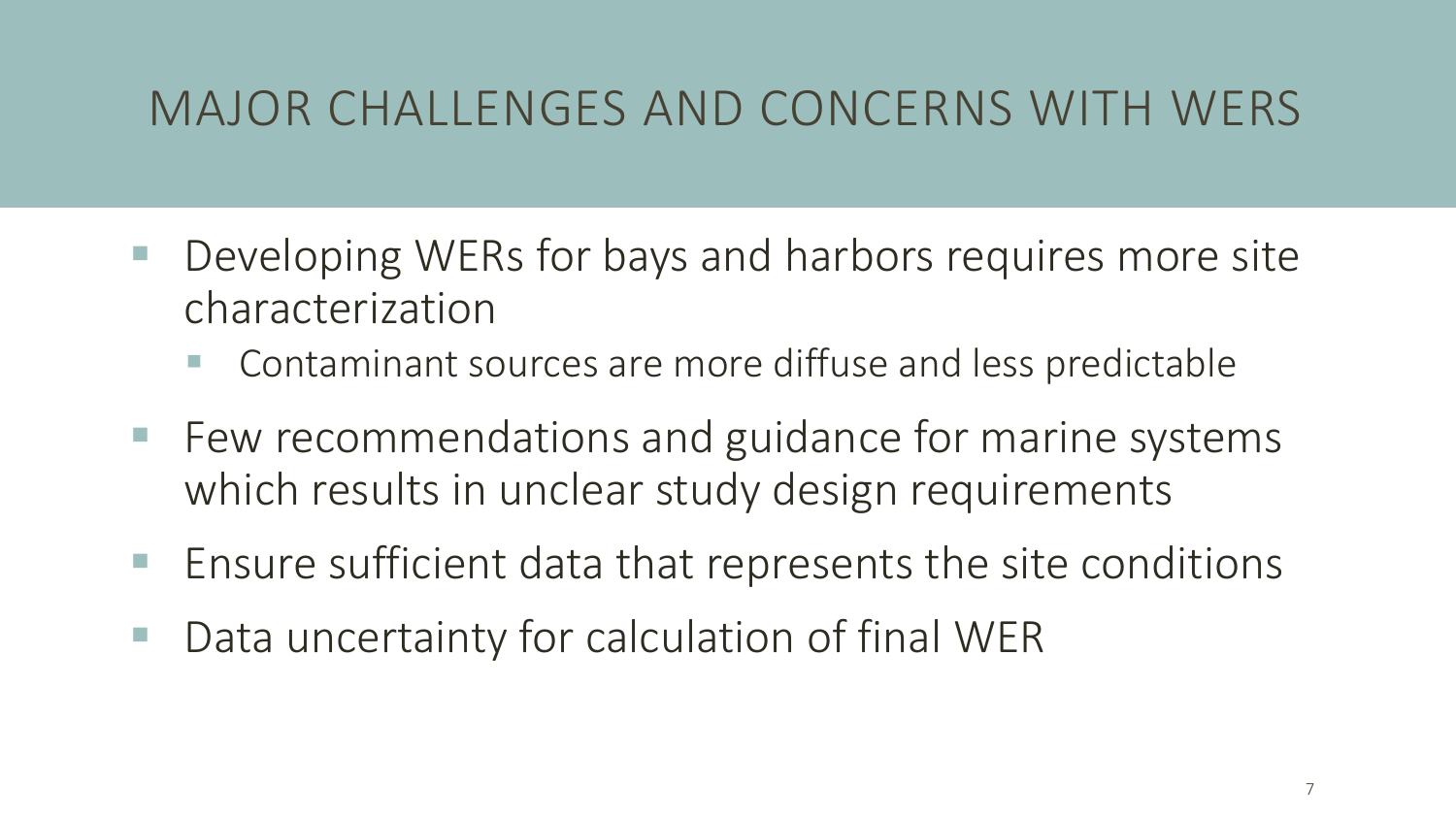# MARINA DEL REY HARBOR: TOXICS/COPPER TMDL

- 2014 Revisions included a finding of copper impairment in the water column
	- Established load allocation for copper in the water column
	- Compliance target of 3.1 µg/L dissolved copper
	- Typical dissolved copper concentrations in MdRH: 1-10 µg/L
- To meet the TMDL target, there must be an 85% reduction of copper leaching from boat hull paints by 2024
	- Minor inputs of Cu from other sources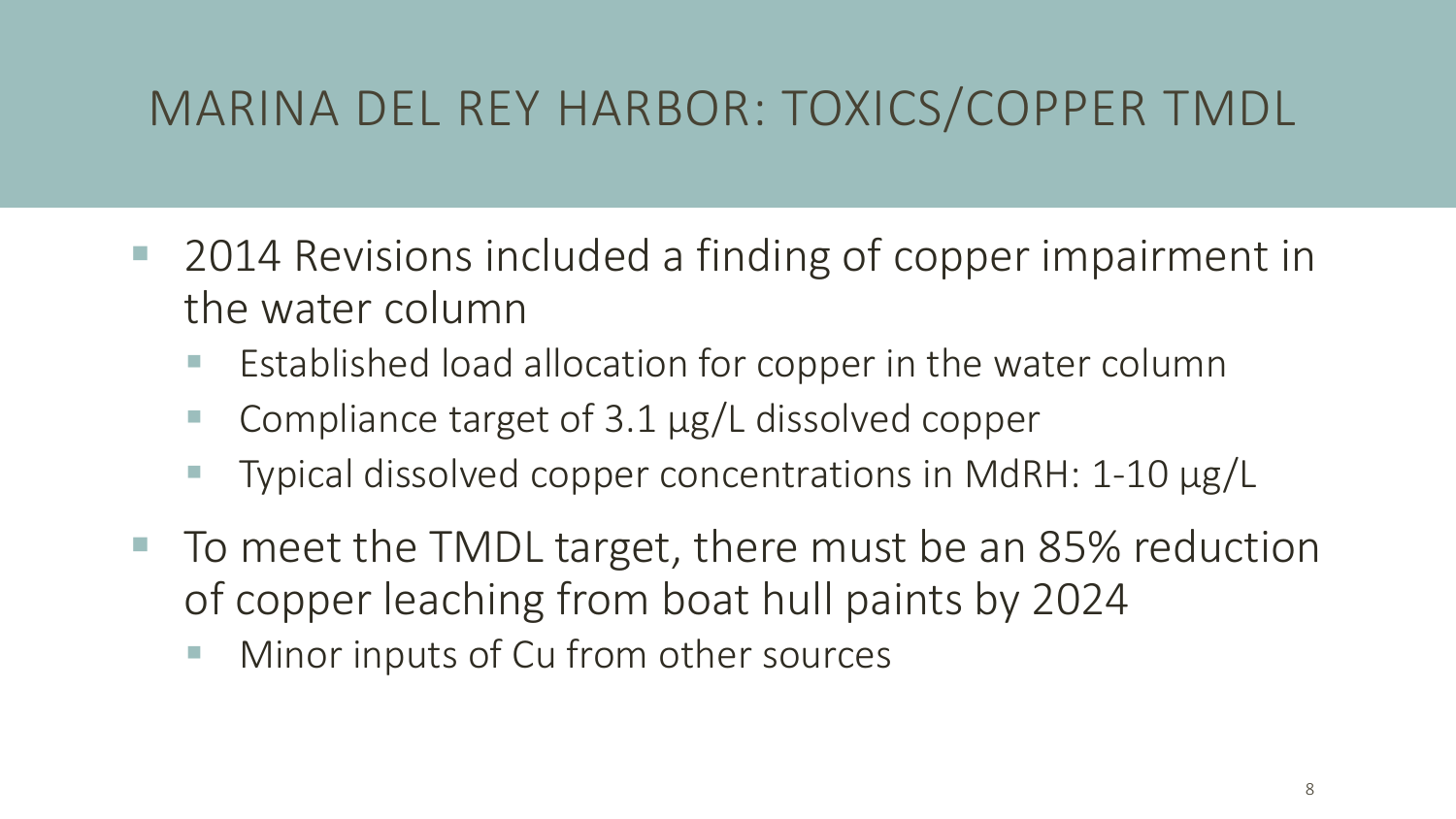### MARINA DEL REY HARBOR: WER STUDY

- 2017 LA Regional Board approved conducting SSO study for MdRH
- WER is most applicable SSO study method for MdRH
	- Compares toxicity of contaminant in site water to lab control water

WER = Site Water EC50 Lab Water EC50



EC50 = Toxicant concentration causing 50% effect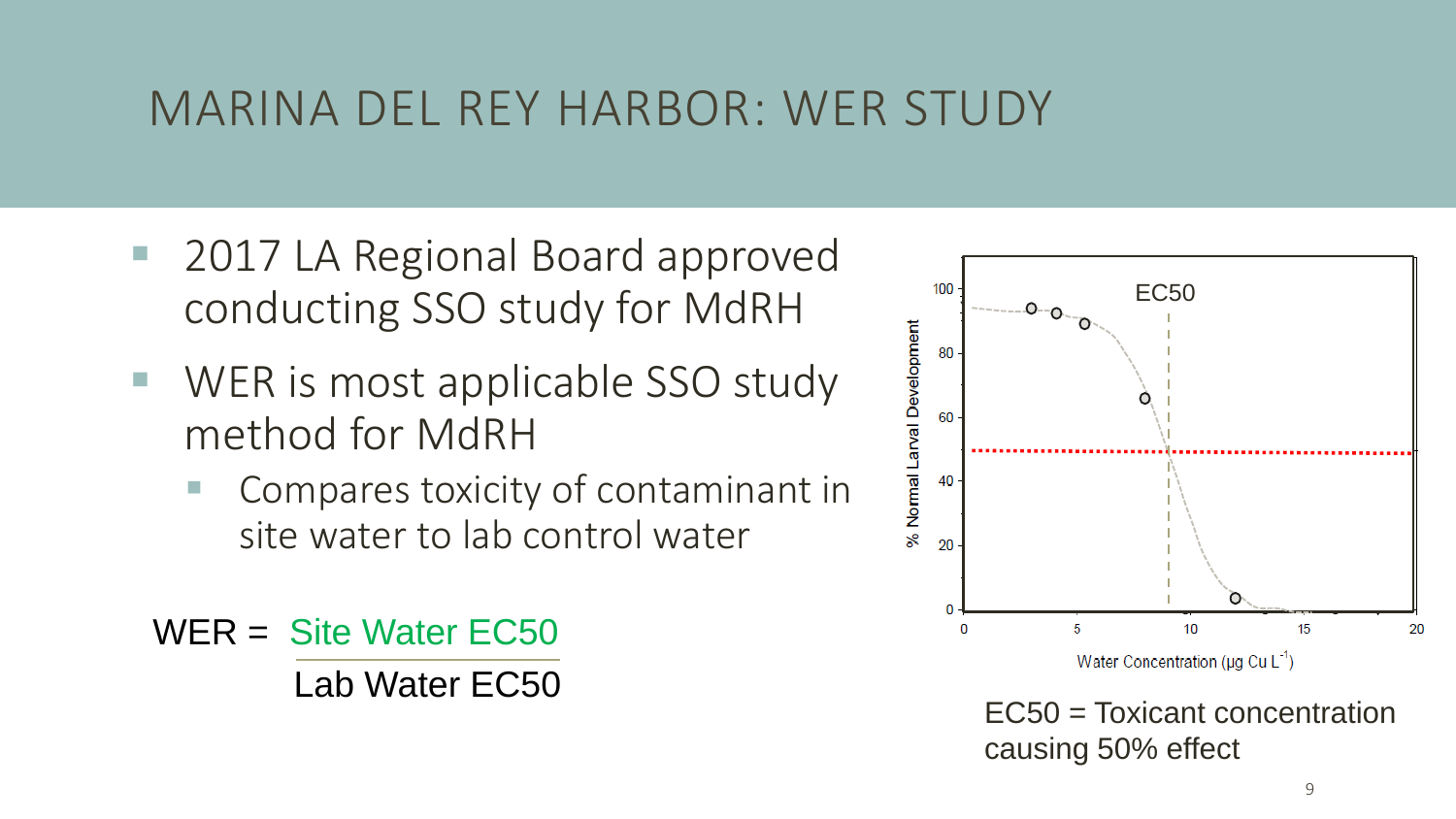# NEED FOR SITE CHARACTERIZATION

- What are the conditions in Marina del Rey Harbor (MdRH)?
	- Spatial differences
	- Temporal differences
- Characteristics that may impact copper bioavailability
	- Water quality: pH, salinity, temperature, dissolved organic carbon (DOC), plankton blooms
	- Weather patterns and stormwater discharge
	- Hydrology: tidal cycles, depth, water circulation
- $\blacksquare$  Determine the critical condition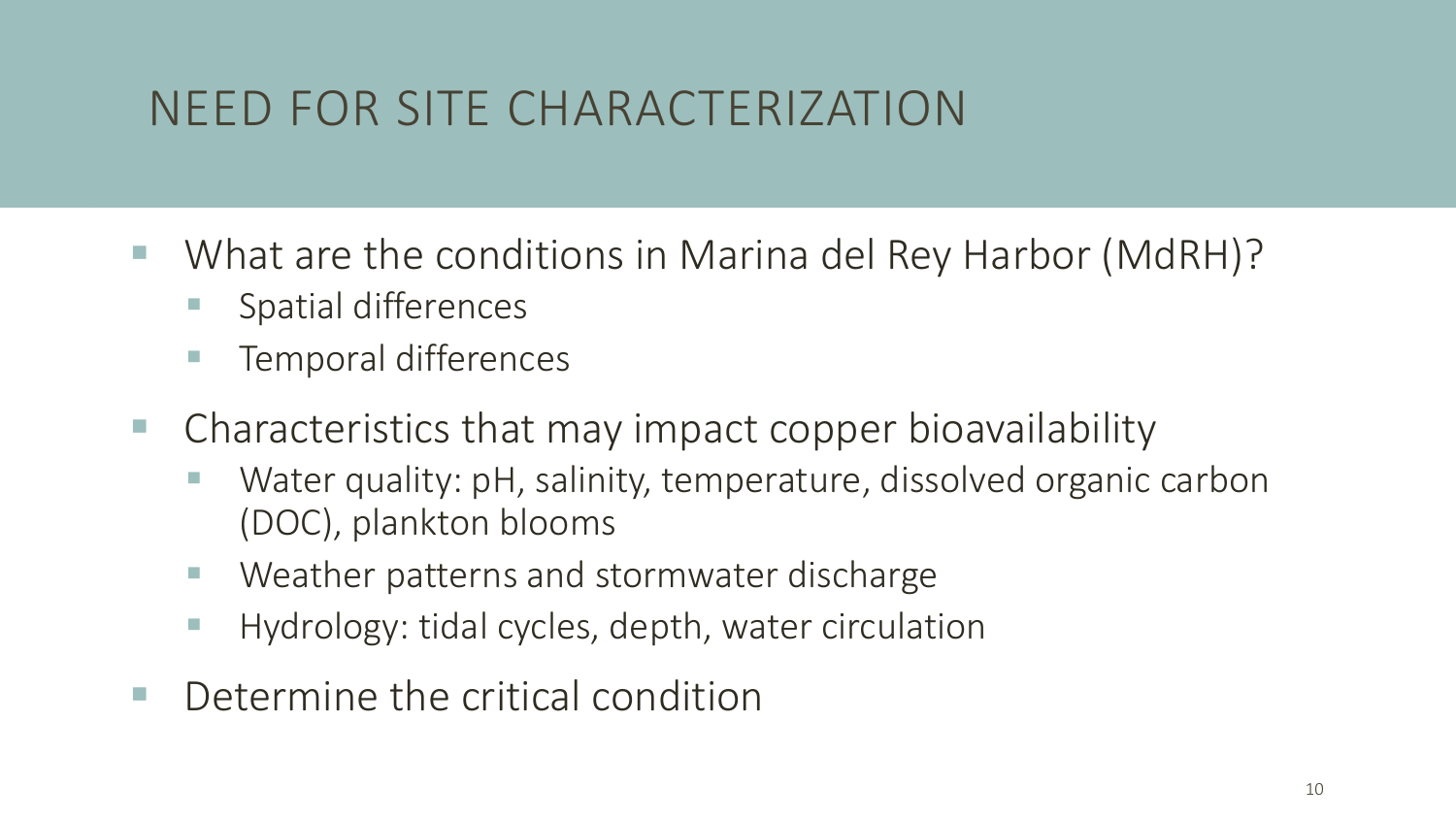## COPPER BIOAVAILABILITY IS DRIVER FOR CRITICAL CONDITION

- Copper (Cu) toxicity is driven by its bioavailability
- Critical condition is the combination of factors that result in higher bioavailability
- Site conditions that demonstrate high Cu bioavailability will result in a lower WER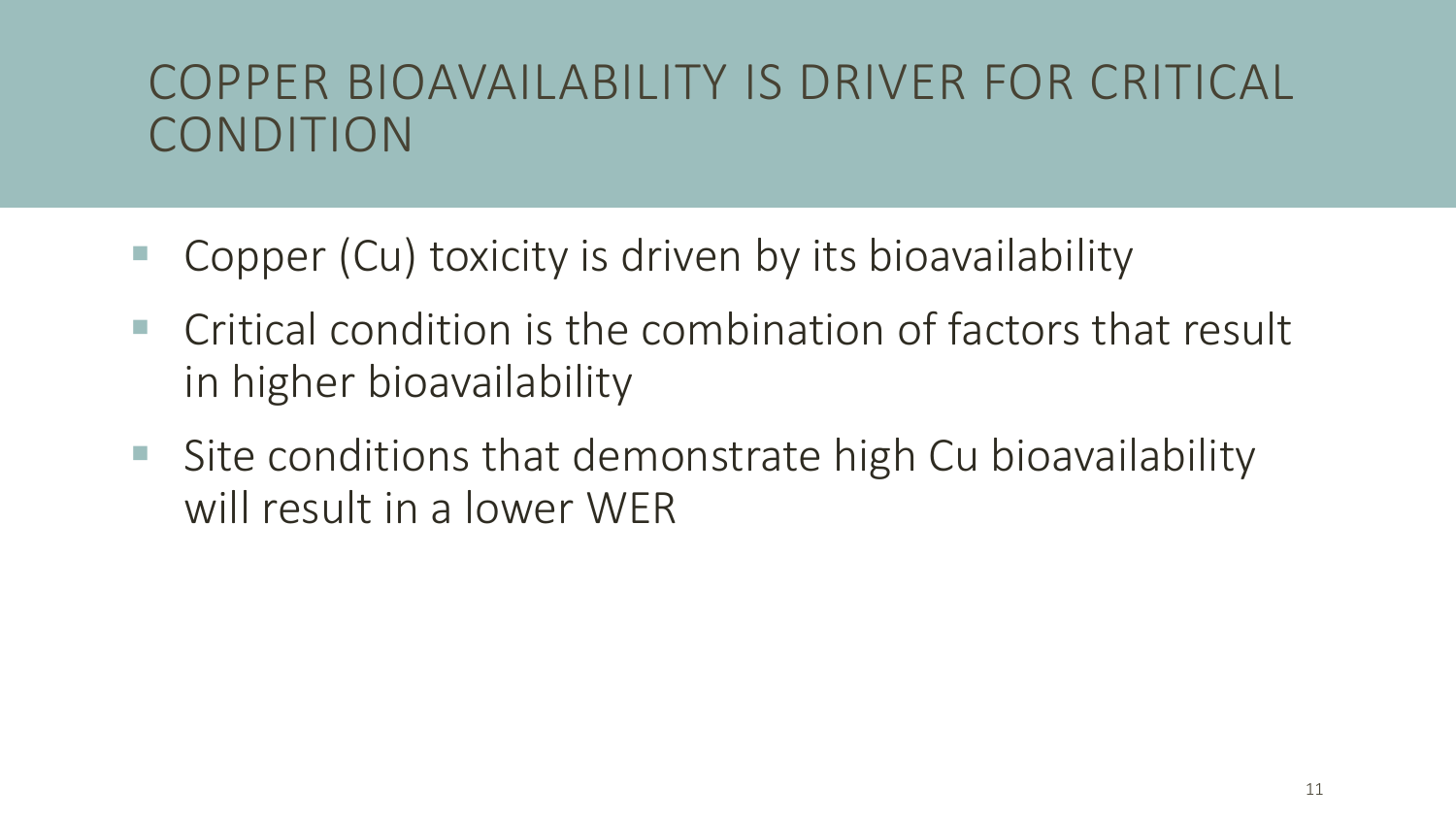## MARINA DEL REY HARBOR: SITE CHARACTERIZATION STUDY DESIGN

- 11 stations
- Measurements and analyses
	- Water quality (pH, salinity, temperature, dissolved oxygen)
	- Dissolved organic carbon (DOC)
	- Dissolved and total metals
	- Chlorophyll (measurement of plankton)
	- Toxicity
	- Comparison to predicted toxicity (Biotic Ligand Model)

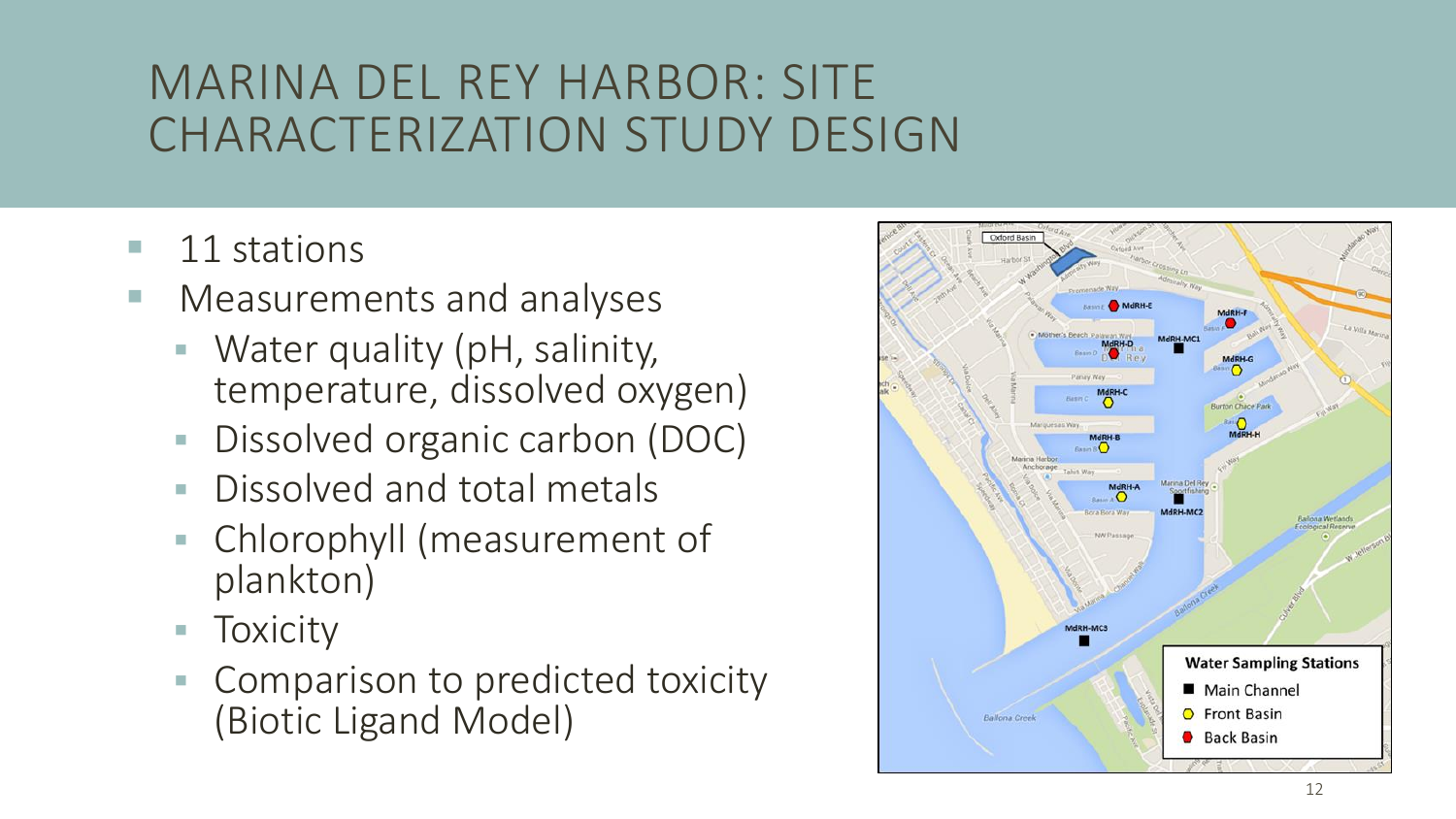### MARINA DEL REY HARBOR: SITE CHARACTERIZATION SAMPLING EVENTS

- 3 events
- 2 depths
	- Surface=1m below water surface
	- Bottom=1m above sediment
- Different tidal cycles
- Assess which parameters impact DOC variability
	- $\blacksquare$  Lower DOC = Higher Cu Bioavailability = Lower WER

| <b>Event</b>            | <b>Date</b> | <b>Weather</b> | <b>Precipitation</b><br>(inches) | <b>Sampling</b><br>depths |
|-------------------------|-------------|----------------|----------------------------------|---------------------------|
|                         | 3/23/2018   | Wet            | 1.1                              | B, S                      |
| 2 <sup>1</sup>          | 5/21/2018   | Dry            |                                  | B, S                      |
| $\overline{\mathbf{3}}$ | 9/10/2018   | Dry            |                                  |                           |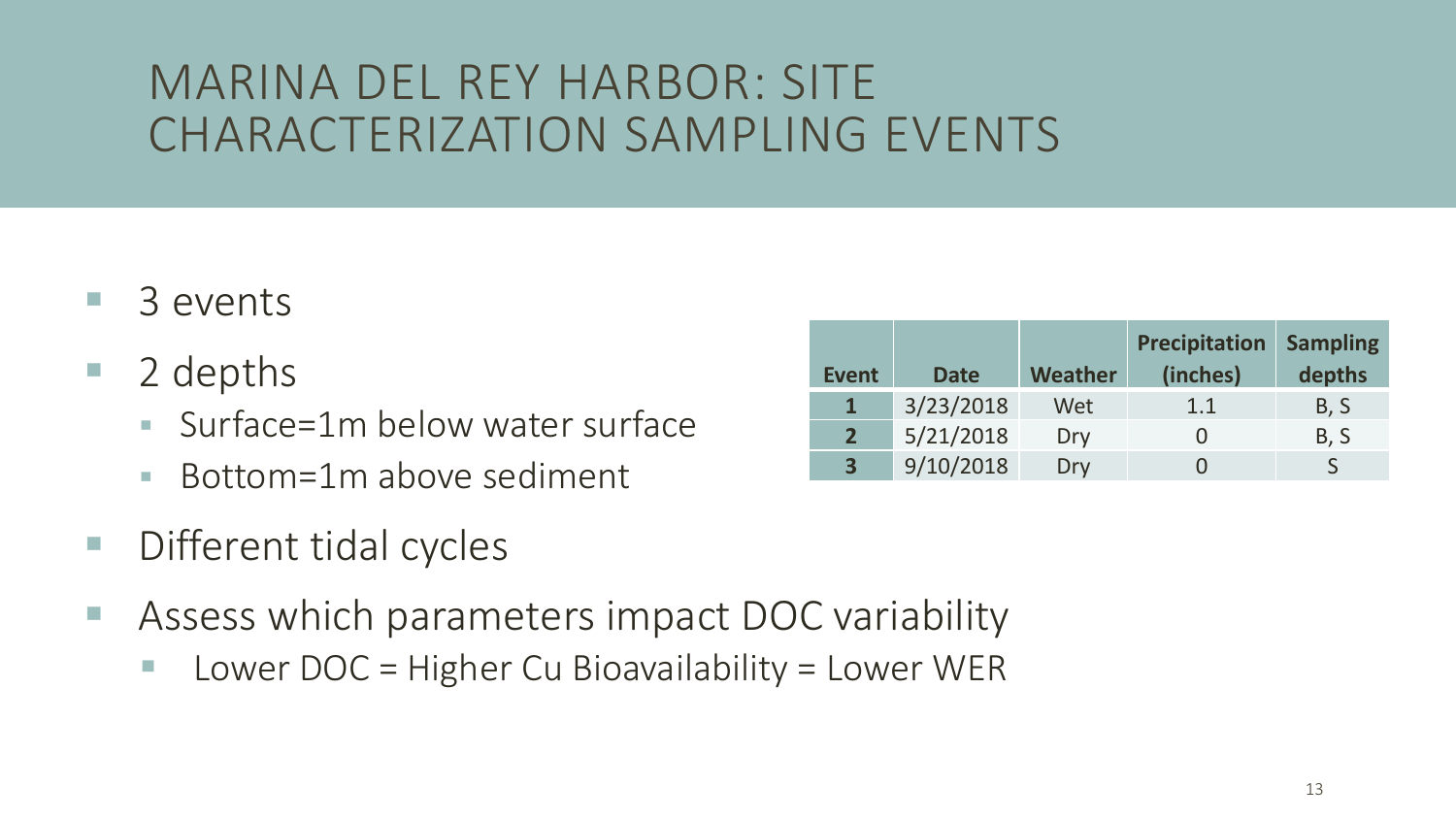#### MARINA DEL REY HARBOR: SITE CHARACTERIZATION FINDINGS

|                         | <b>Effect on DOC?</b> |           |       |  |
|-------------------------|-----------------------|-----------|-------|--|
| <b>Parameter</b>        | Yes                   | <b>No</b> | Minor |  |
| Weather                 | X                     |           |       |  |
| Tide height             |                       |           | X     |  |
| <b>Sampling depth</b>   |                       | X         |       |  |
| Chlorophyll             |                       |           | X     |  |
| Temperature             |                       | X         |       |  |
| Salinity*               |                       | X         |       |  |
| pH*                     |                       | X         |       |  |
| <b>Station location</b> |                       |           |       |  |

- Critical condition likely to be most influenced by weather and location
- **Lower DOC found in dry** weather
- **Lowest DOC expected** near marina entrance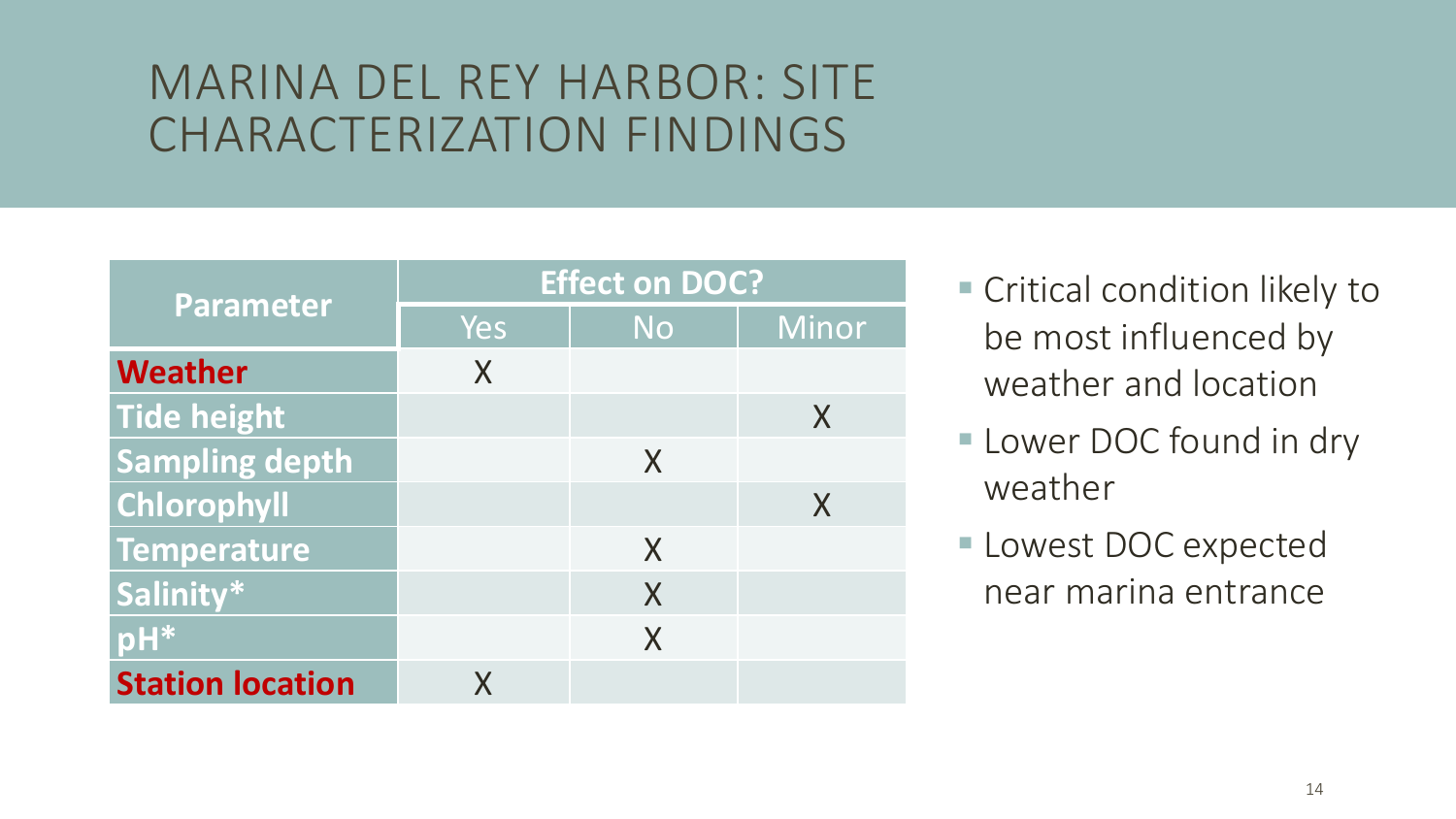### MARINA DEL REY HARBOR: DOC IS A RELATIVE MEASURE FOR BLM-PREDICTED EC50

- Temperature, salinity, and pH had minimal impact on BLM results
- DOC most variable input parameter, resulting in largest impact on BLM results
- DOC may be a good proxy for model results



Figure from Bob Santore and the state of the state of the state of the state of the state of the state of the state of the state of the state of the state of the state of the state of the state of the state of the state of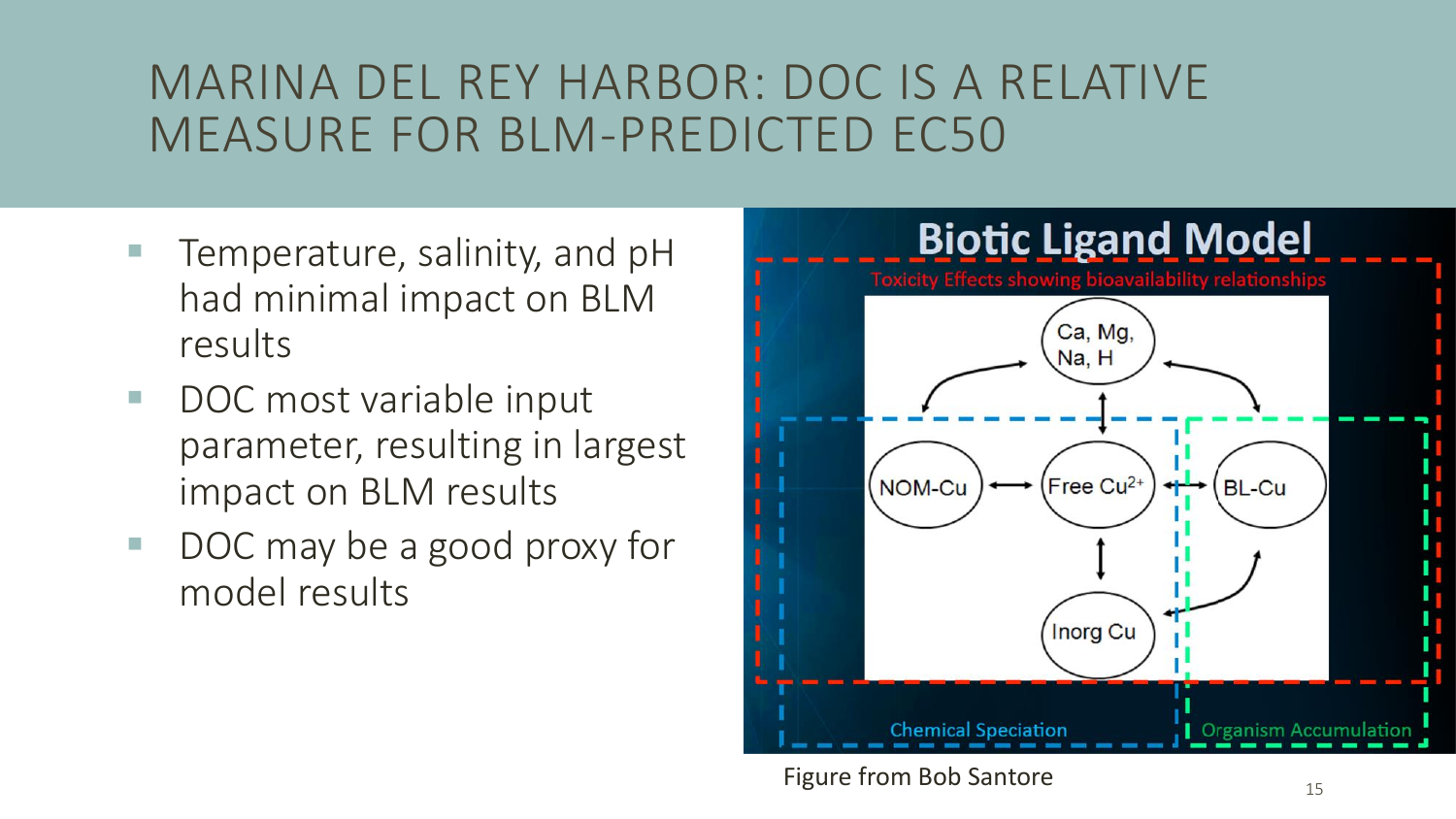#### MARINA DEL REY HARBOR: DOC TYPE/QUALITY MAY BE IMPORTANT

- Toxicity only observed in September 2018
- About half of the samples had copper concentrations greater than predicted EC50; expect some toxicity (May and September 2018)

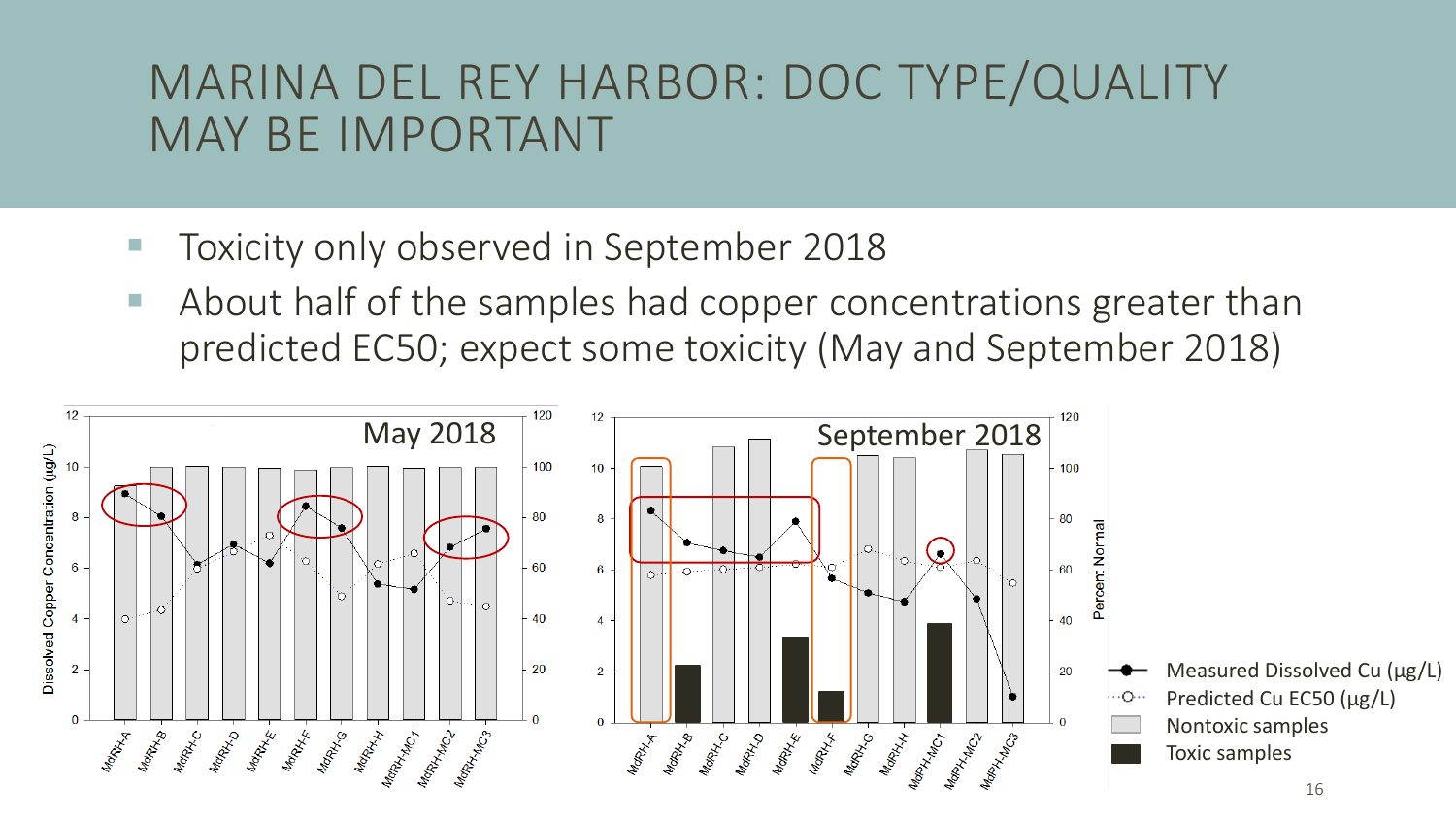#### MARINA DEL REY HARBOR: PROPOSED WER STUDY DESIGN

- Stations with low DOC
	- Represent critical condition
- Stations with higher dissolved copper concentration
	- Represent risk to aquatic life
- **Fightana back basins, and Fightana** main channel represented
- Six sampling events over time (wet and dry)

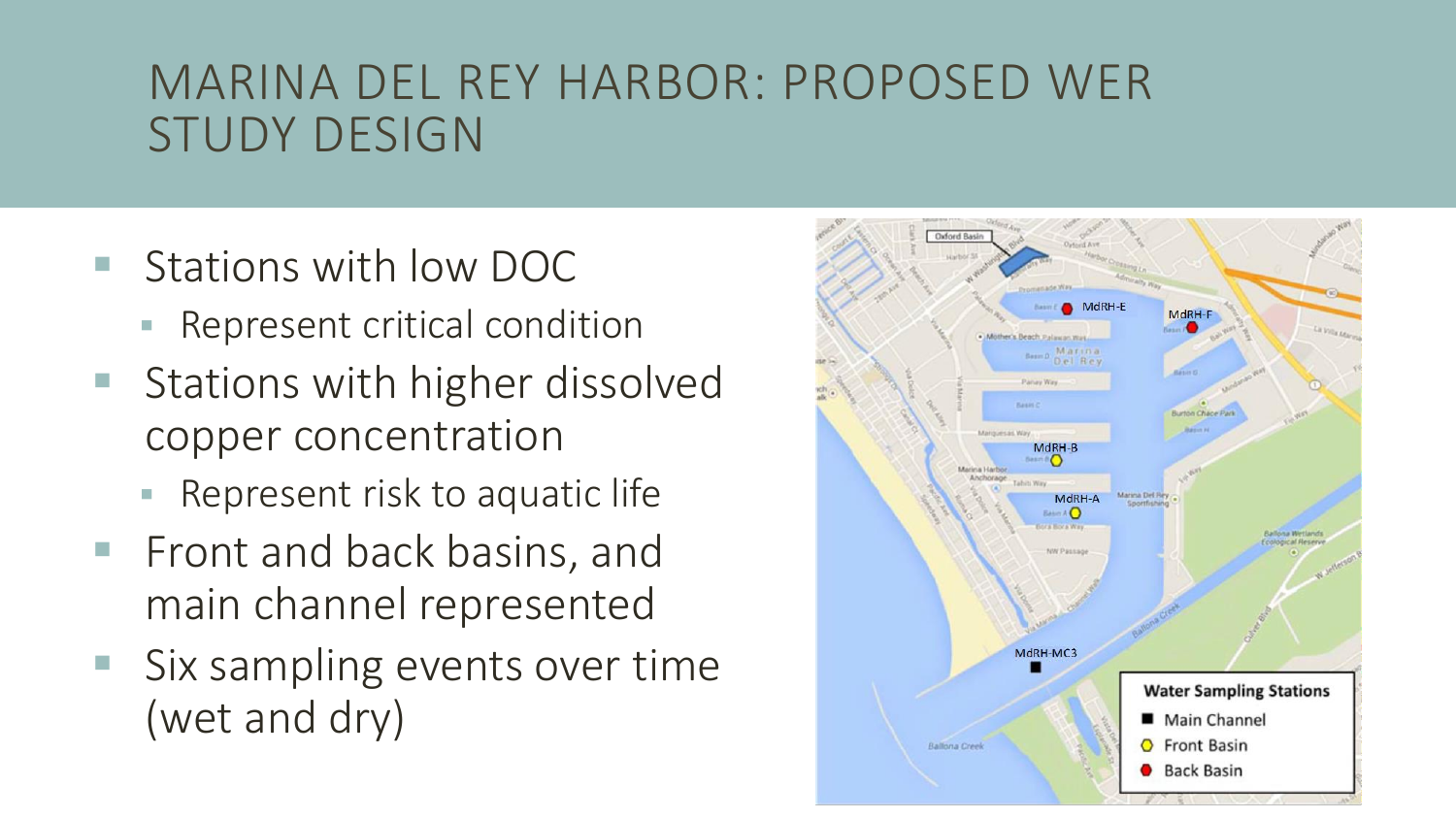### MARINA DEL REY HARBOR: STUDY DESIGN REVIEW PROCESS

- Technical Advisory Committee and Stakeholder review of draft workplan
- TAC recommendations
	- Use composites for better representation of site
	- More frequent DOC analysis
	- Spectrophotometric characterization of DOC

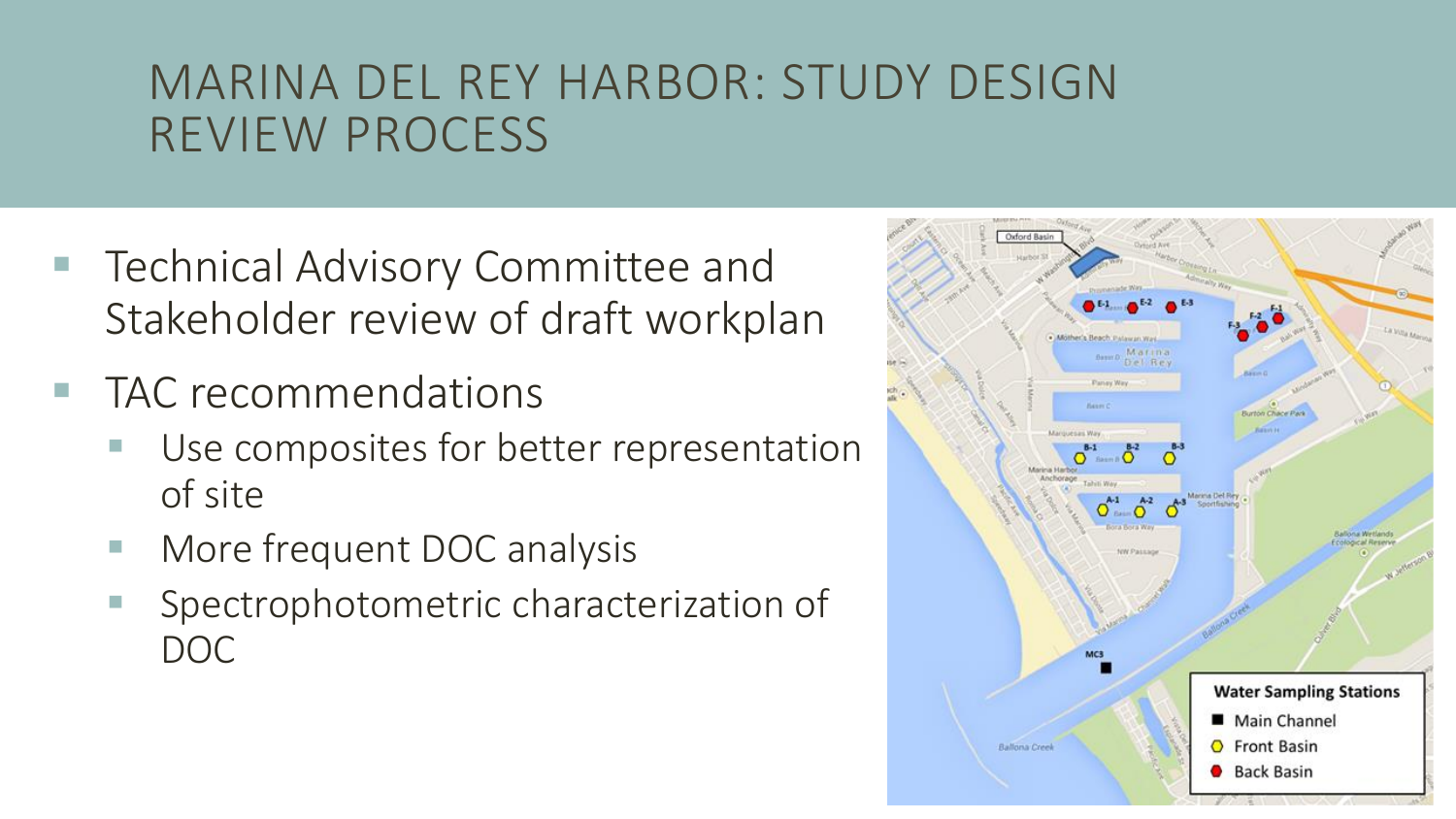### MARINA DEL REY HARBOR: IMPROVED WER STUDY DESIGN PROCESS?

- Developing WERs for bays and harbors requires more site characterization
	- Site characterization study to identify key parameters in MdRH
- Few recommendations and guidance for marine systems which results in unclear study design requirements
	- TAC review and study design recommendations to ensure consideration of *important site-specific variables*
- Ensure sufficient data that represents the site conditions
	- Study design based on site-specific knowledge and independent TAC review
- Data uncertainty for calculation of final WER
	- TAC review of the study design and data analysis
	- *Transparent process with stakeholders and planned public outreach workshops*